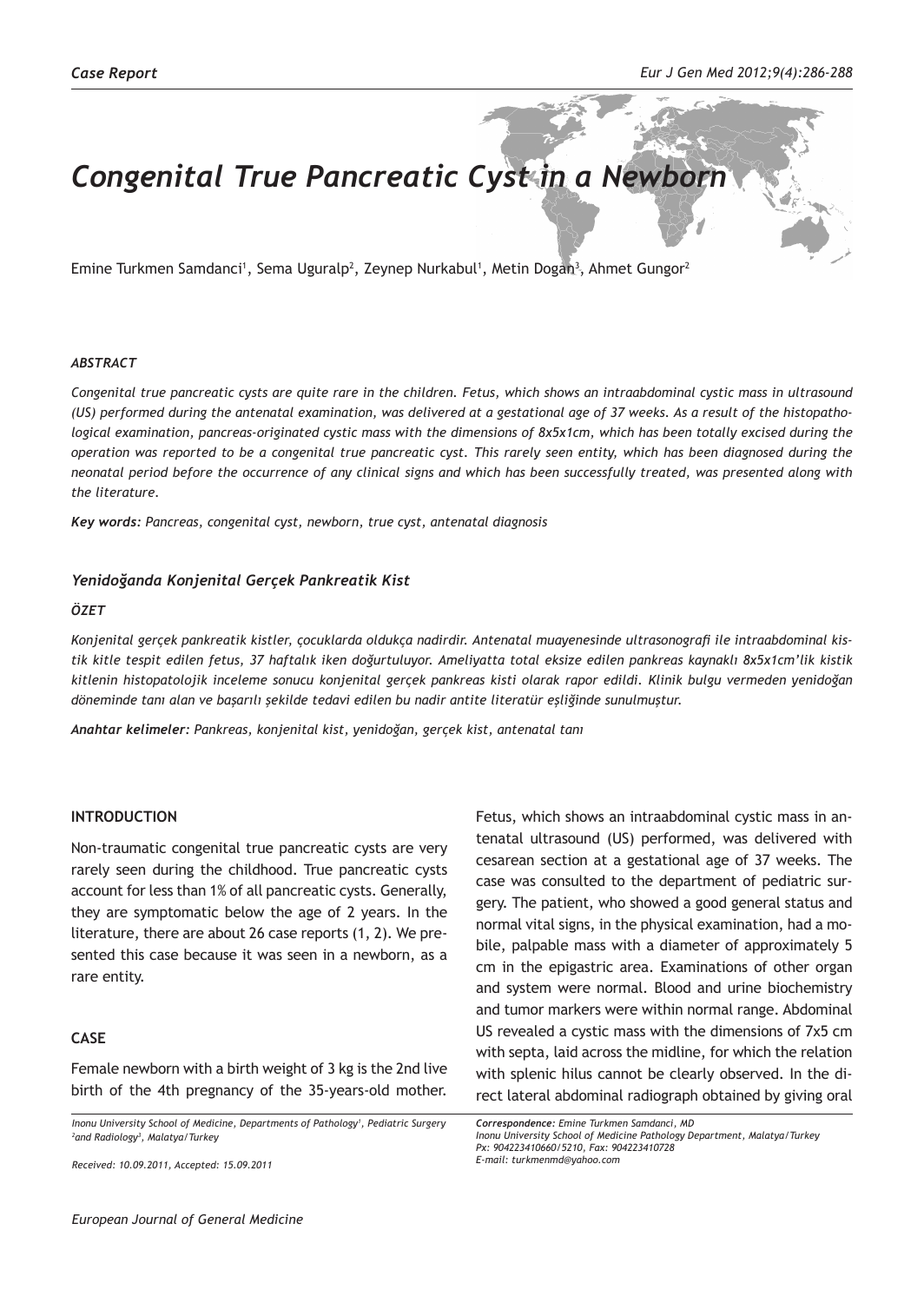contrast, the mass was uniformly bounded and was pushing the intestine towards the anterior part (Figure 1). As, in US, the mass was mostly considered to be consistent with mesenteric cyst, the patient did not have computerized tomography (CT) or magnetic resonance imaging (MRI). Patient was taken into the operation with the prediagnosis of mesenteric cyst or duplication cyst. In the exploration, in addition to two adjacent cysts with the sizes of 7 cm, and 5 cm which originated from the tail of the pancreas and did not show adhesion to adjacent tissues, a mass that contains numerous milimetric cysts was observed. Cystic mass that have been totally excised after the aspiration of large cysts was sent to pathology laboratory in 10% formalin.

Macroscopically, the mass with a multicystic appearance had the dimension of 8x5x1 cm. In addition to the largest cyst with a diameter of 7 cm and a wall thickness of 0.2cm, several similar cystic structures with variable sizes were observed. Samples, which have been stained with hematoxylene-eosine (H-E) after the routine tissue monitorization, and evaluated using light microscope. Microscopically, cystic spaces of different dimensions, lined with cuboidal epithelium without atypia, were nested within pancreatic tissue (Figure 2). While epithelium was positively stained with cytokeratine 7 antibody (CK7) (Figure 3), it was not stained with CD34, calretinin and mesothelin antibodies. The case had the diagnosis of congenital true pancreatic cyst, with histomorphologic, immunohistochemical and clinical findings.

# **DISCUSSION**

Congenital pancreatic cysts are rarely symptomatic and, in general, they are incidentally detected (3, 4). These cysts are subgrouped as congenital, retention, duplication, pseudocysts, parasitic and neoplastic cysts (4, 5). True cysts (congenital, retention and duplication) are very rarely seen and have a true epithelium on their wall (6). They may be associated with the syndromes that lead to large malformations or cystic diseases localized in other organs (7). There are some publications that reported the presence of pancreatic cysts in the patients with trisomy, tuberculosis, von Hippel-Lindau or cystic fibrosis (7, 8). Our case was sporadic and had no any syndrome. Wall of the most commonly encountered post-traumatic pancreatic pseudocysts had no epithelium (1, 4, 5, 9)

Congenital pancreatic cysts generally show its present-



*Figure 1. Increase of uniformly bounded density consistent with homogenous mass, that cause a compression on intestinal segments filling the upper abdomen in the epigastrium (Barium swallow)* 

ing clinical signs below the age of 2 years. Majority of approximately 26 cases described in the literature were below the age of 2 years (10). Our case is a newborn with a mass detected during the fetal period. Although the patients are generally asymptomatic, they may exhibit abdominal distension, vomiting, jaundice or pancreatitis (9). Our case was not diagnosed based on a symptoms related to existing cyst, but incidentally in US performed during the antenatal examination. True cysts are most commonly localized in the tail or body of the pancreas (62%) and less commonly seen in the head of pancreas (33%) (9). In our study, true cyst was localized in the tail of pancreas, consistently with the literature. It is thought that true pancreatic cysts result from a developmental abnormality related to the secretion of primitive pancreatic ductus (1, 11). In the case presented herein, great number of cysts associated with the tail of pancreas detected during the operation and the similarity between the epithelium lining the cysts and pancreatic ductal epithelium were considered as abnormality of ductal development. Cysts that develop secondarily to chronic obstruction of the ductal system are called retention cysts. It is difficult to histomorphologically differentiate the retention cysts from congenital true cysts. Late occurrence